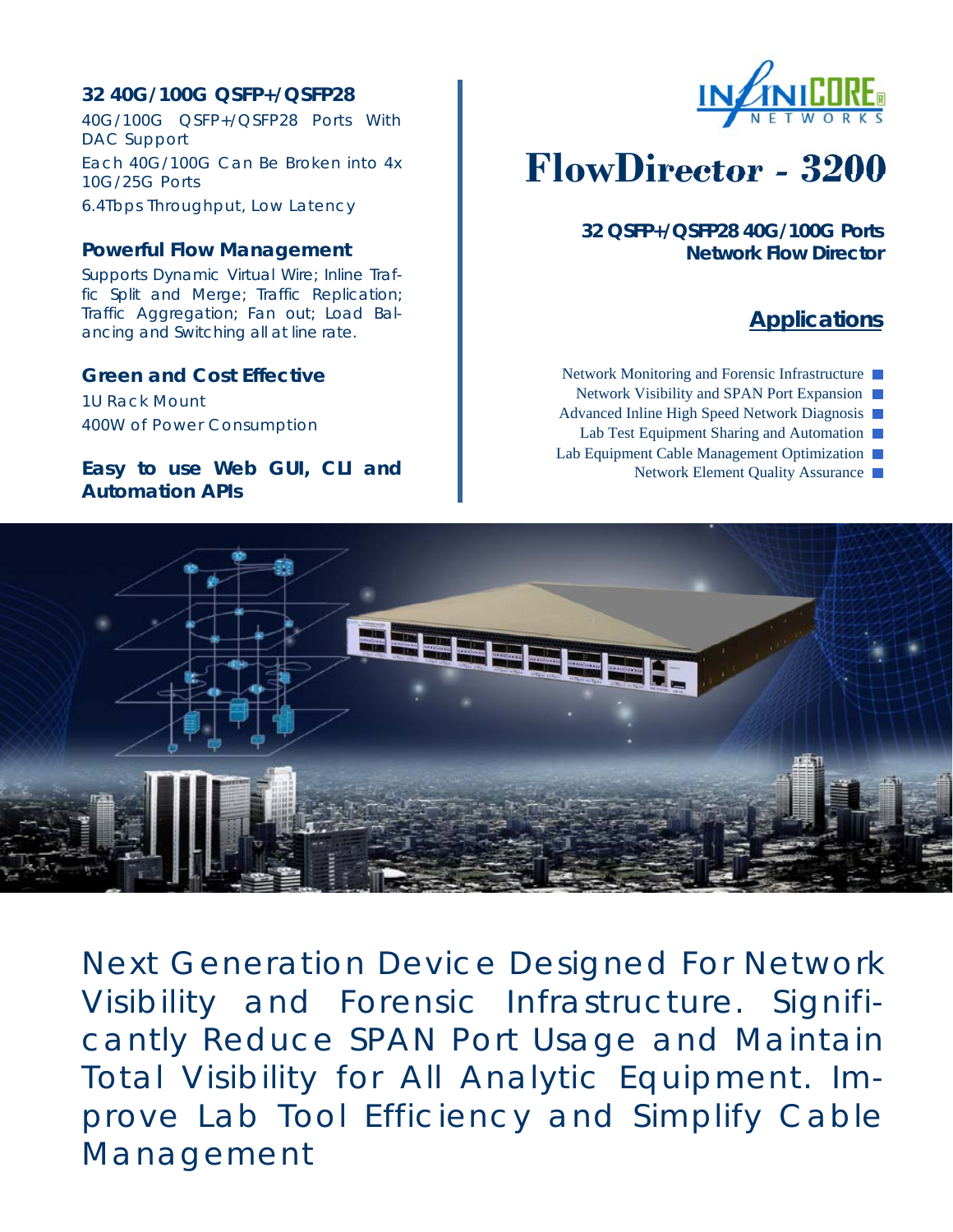# **FlowDirector-3200**

**InfiniFlow Series** 



- Network Monitoring and Forensic Infrastructure
- Maintain total visibility for all network monitoring and forensic devices
- Flexible traffic management modes, reliable and lossless for both Gigabit, Ten Gigabit and Forty Gigabit
- Standard based Easy to Use InfiniOS
- Web Based UI and CLI Support
- Programmable API to automate operating tasks
- Comprehensive Status and Statistics Indication through User Interface
- Improves Sharing of Lab Equipment
	- Improves Lab Cable Management and inline diagnosis capabilities
- Low TCO
- Green

#### **Contact us**

Infinicore Inc. http://www.infinicoreinc.com

Sales: sales@infinicoreinc.com Support: support@infinicoreinc.com

#### FlowDirector-3200 PRODUCT BREIF VERSION 1.0.0

#### **Next Generation Device For Total Network Visibility**

The Infinicore™ Network FlowDirector-3200 helps network administrator to connect their high speed network to different monitoring and forensic devices without creating congestions. The FlowDirector-3200 gives flexibilities to network administrators to deploy extra monitoring device on the fly without the needs for SPAN ports. Network administrators can chose many different traffic modes range from replication to load balancing to best suites their needs. For all functioning modes, The FlowDirector-3200 provides up to 6.4Tbps throughput at line rate even for the smallest frame size.

#### **Streamlined, Outstanding Software Package**

The Network FlowDirector-3200 is powered by InfiniOS with comprehensive remote management through Web Based GUI and Command Line Interface. Operator can access all the functionalities and monitor device status through Web based GUI.

#### **Improve Lab Efficiency and Ease of Cable Management**

The Network FlowDirector-3200 is a critical tool to help you to improve LAB efficiency and ease of cable management. You can share expensive, scarce load generation ports across different DUT models and teams without rewiring the cable. Using our innovative Virtual Wire technology, you can change the connectivity by simple mouse clicks. Additionally the FlowDirector-3200 provides detailed statistics and plot capability so that you have complete visibility into your lab setup.

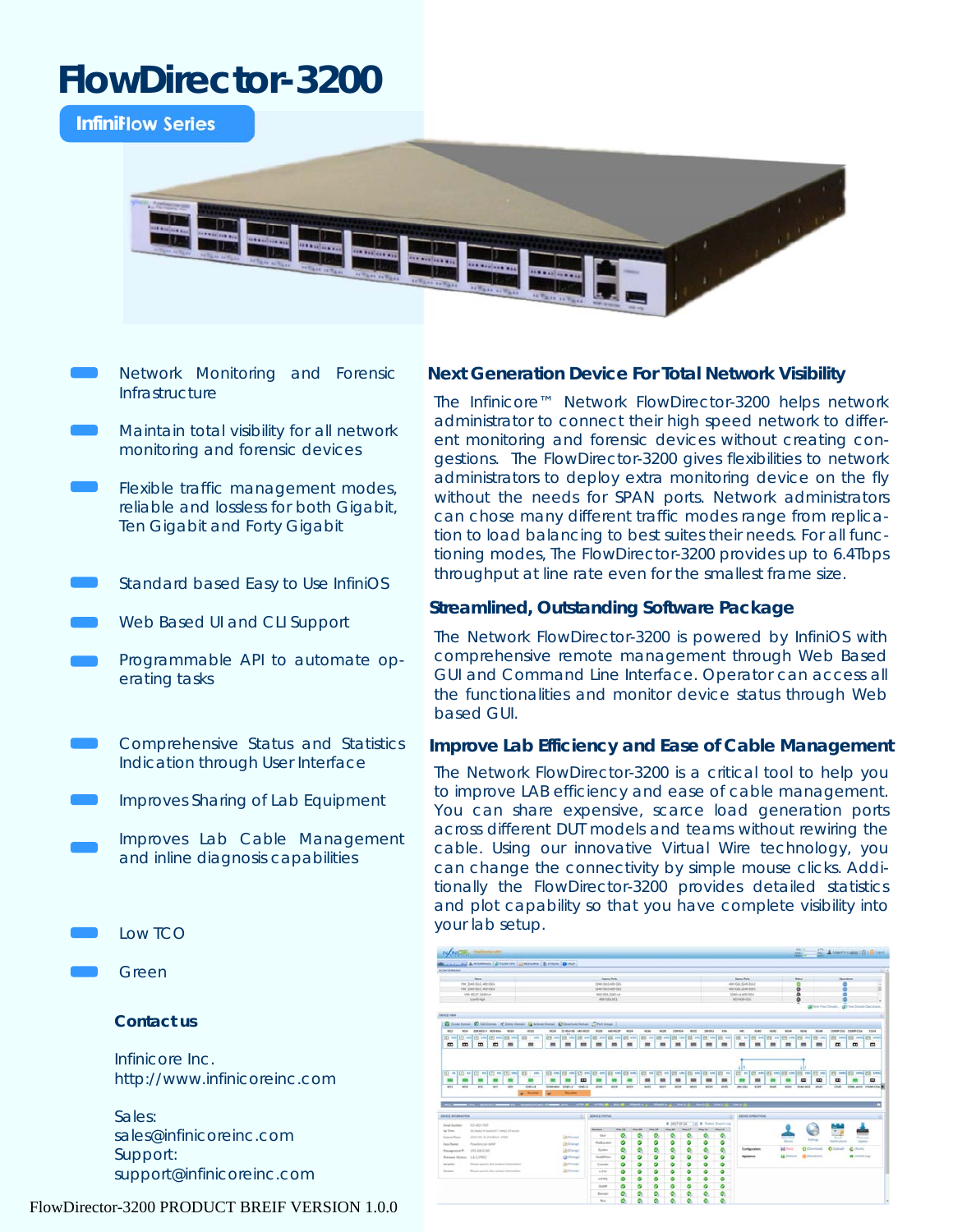# **Highlights of Product Use Cases**

**Next Generation Device for Network Monitoring and Forensic Infrastructure** 



#### **Improve Sharing of Scarce Lab Resource and Simplify Cable Management**



All specifications and figures are subject to change without prior notice. Actual products may look different from the photos. All trademarks and logos are the properties of Infinicore Inc. All rights reserved.